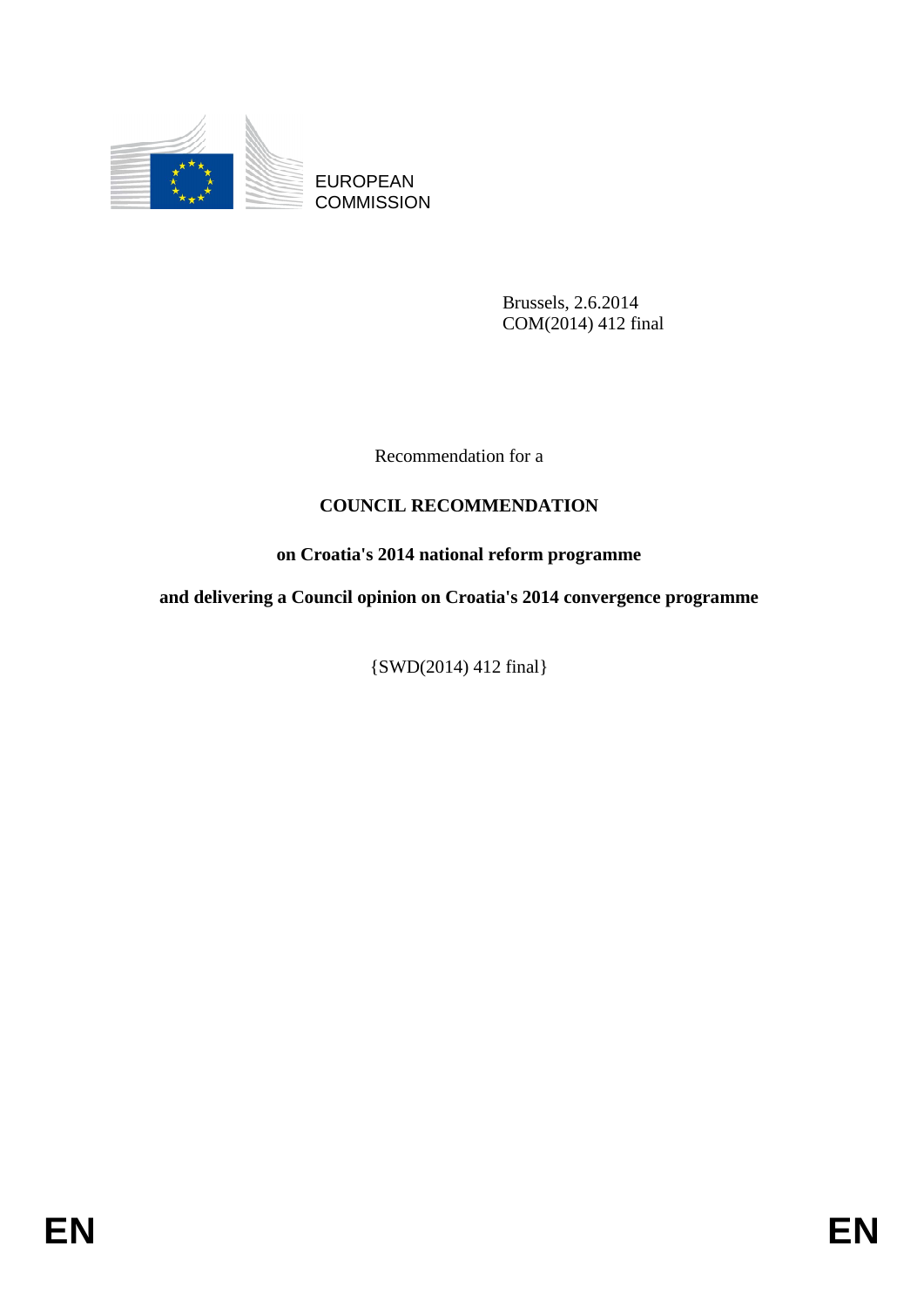Recommendation for a

### **COUNCIL RECOMMENDATION**

### **on Croatia's 2014 national reform programme**

#### **and delivering a Council opinion on Croatia's 2014 convergence programme**

### THE COUNCIL OF THE EUROPEAN UNION,

Having regard to the Treaty on the Functioning of the European Union, and in particular Articles 121(2) and 148(4) thereof,

Having regard to Council Regulation (EC) No 1466/97 of 7 July 1997 on the strengthening of the surveillance of budgetary positions and the surveillance and coordination of economic policies<sup>1</sup>, and in particular Article 9(2) thereof,

Having regard to Regulation (EU) No 1176/2011 of the European Parliament and of the Council of 16 November 2011 on the prevention and correction of macroeconomic imbalances<sup>2</sup>, and in particular Article  $6(1)$  thereof,

Having regard to the recommendation of the European Commission<sup>3</sup>,

Having regard to the resolutions of the European Parliament<sup>4</sup>,

Having regard to the conclusions of the European Council,

Having regard to the opinion of the Employment Committee,

Having regard to the opinion of the Economic and Financial Committee,

Having regard to the opinion of the Social Protection Committee,

Having regard to the opinion of the Economic Policy Committee,

Whereas:

- (1) On 26 March 2010, the European Council agreed to the Commission's proposal to launch a new strategy for growth and jobs, Europe 2020, based on enhanced coordination of economic policies, which will focus on the key areas where action is needed to boost Europe's potential for sustainable growth and competitiveness.
- (2) On 13 July 2010, the Council, on the basis of the Commission's proposals, adopted a recommendation on the broad guidelines for the economic policies of the Member States and the Union (2010 to 2014) and, on 21 October 2010, adopted a decision on guidelines for the employment policies of the Member States, which together form

 $\frac{1}{1}$ OJ L 209, 2.8.1997, p. 1.

<sup>2</sup> OJ L 306, 23.11.2011, p. 25.

<sup>3</sup> COM(2014) 412 final. 4

P7\_TA(2014)0128 and P7\_TA(2014)0129.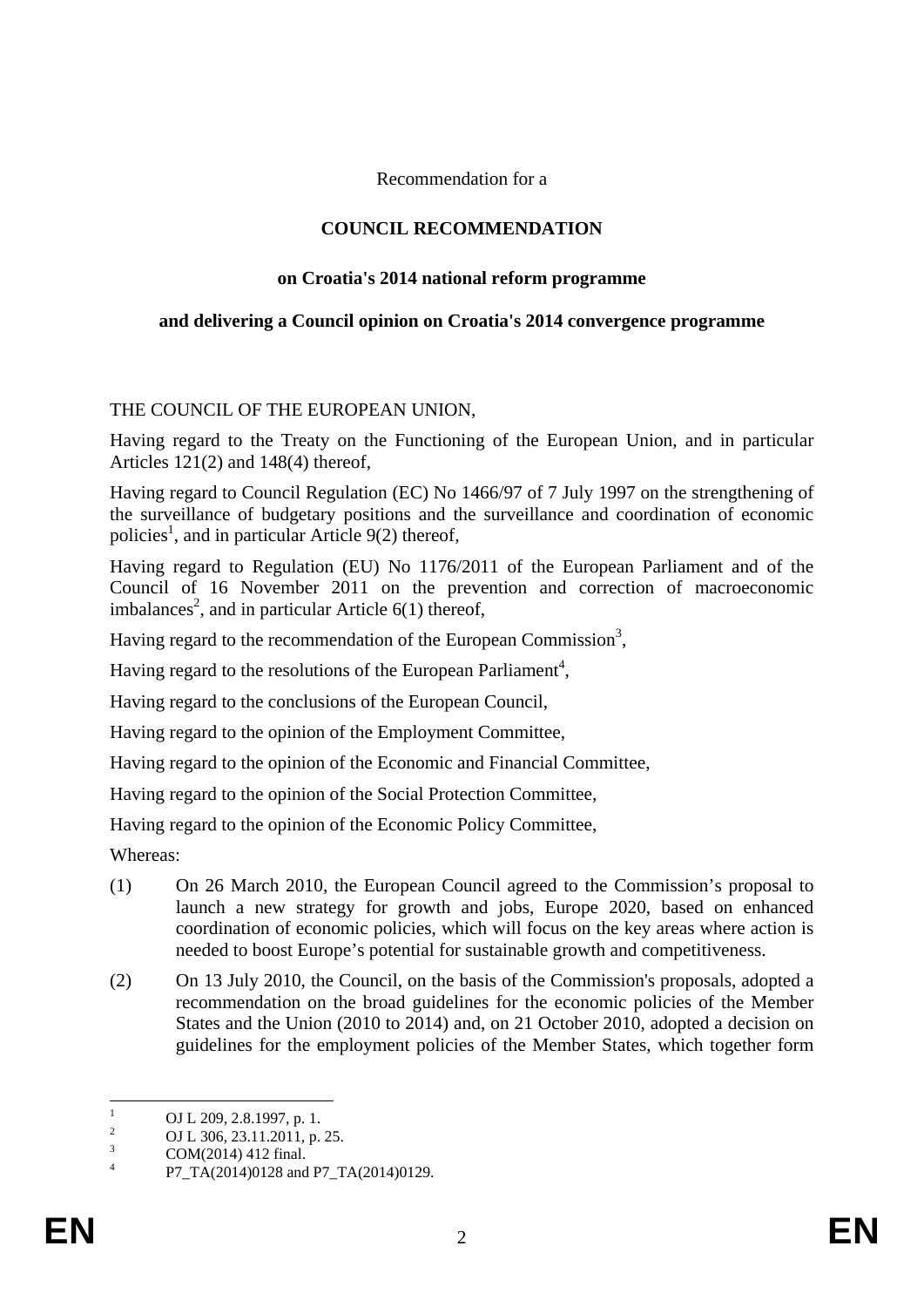the 'integrated guidelines'. Member States were invited to take the integrated guidelines into account in their national economic and employment policies.

- (3) On 29 June 2012, the Heads of State or Government decided on a Compact for Growth and Jobs, providing a coherent framework for action at national, EU and euro area levels using all possible levers, instruments and policies. They decided on action to be taken at the level of the Member States, in particular expressing full commitment to achieving the objectives of the Europe 2020 Strategy and to implementing the country-specific recommendations.
- (4) Croatia participated in the 2013 European Semester on a voluntary and informal basis by submitting an economic programme; there were no country-specific recommendations. On 21 June 2013, the Council adopted conclusions welcoming Croatia's economic programme, emphasising that Croatia is expected to progress towards meeting the requirements of the Stability and Growth Pact and that it needs to embark on a credible consolidation path, whilst safeguarding growth-enhancing expenditure and ensuring room for co-financing the inflow of EU funds.
- (5) On 13 November 2013, the Commission adopted the Annual Growth Survey<sup>5</sup>, marking the start of the 2014 European Semester of economic policy coordination. On the same day on the basis of Regulation (EU) No 1176/2011, the Commission adopted the Alert Mechanism Report<sup>6</sup>, in which it identified Croatia as one of the Member States for which an in-depth review would be carried out.
- (6) On 20 December 2013, the European Council endorsed the priorities for ensuring financial stability, fiscal consolidation and action to foster growth. It underscored the need to pursue differentiated, growth-friendly fiscal consolidation, to restore normal lending conditions to the economy, to promote growth and competitiveness, to tackle unemployment and the social consequences of the crisis, and to modernise public administration.
- (7) On 5 March 2014, the Commission published the results of its in-depth review for Croatia7 , under Article 5 of Regulation (EU) No 1176/2011. The Commission's analysis leads it to conclude that Croatia is experiencing excessive macroeconomic imbalances, which require specific monitoring and strong policy action. In particular, policy action is required in view of the vulnerabilities arising from sizeable external liabilities, declining export performance, highly leveraged firms and fast-increasing general government debt, all within a context of low growth and poor adjustment capacity.
- (8) On 24 April 2014, Croatia submitted its 2014 national reform programme and its 2014 convergence programme. In order to take account of their interlinkages, the two programmes have been assessed at the same time.
- (9) The objective of the budgetary strategy outlined in the 2014 Convergence Programme is to correct the excessive deficit by 2016, whilst at the same time moving back to a path of sustainable economic growth. This is projected to be achieved by a continuous reduction in the deficit from 4.9% of GDP in 2013 to below 3% of GDP by 2016, the deadline for the correction of the excessive deficit. The programme projects that government debt will peak at around 72% of GDP in 2014, slightly drop in the following year and level off thereafter. The

 $\frac{1}{5}$ COM(2013) 800 final.

<sup>6</sup> COM(2013) 790 final.

<sup>7</sup> SWD(2014) 82 final.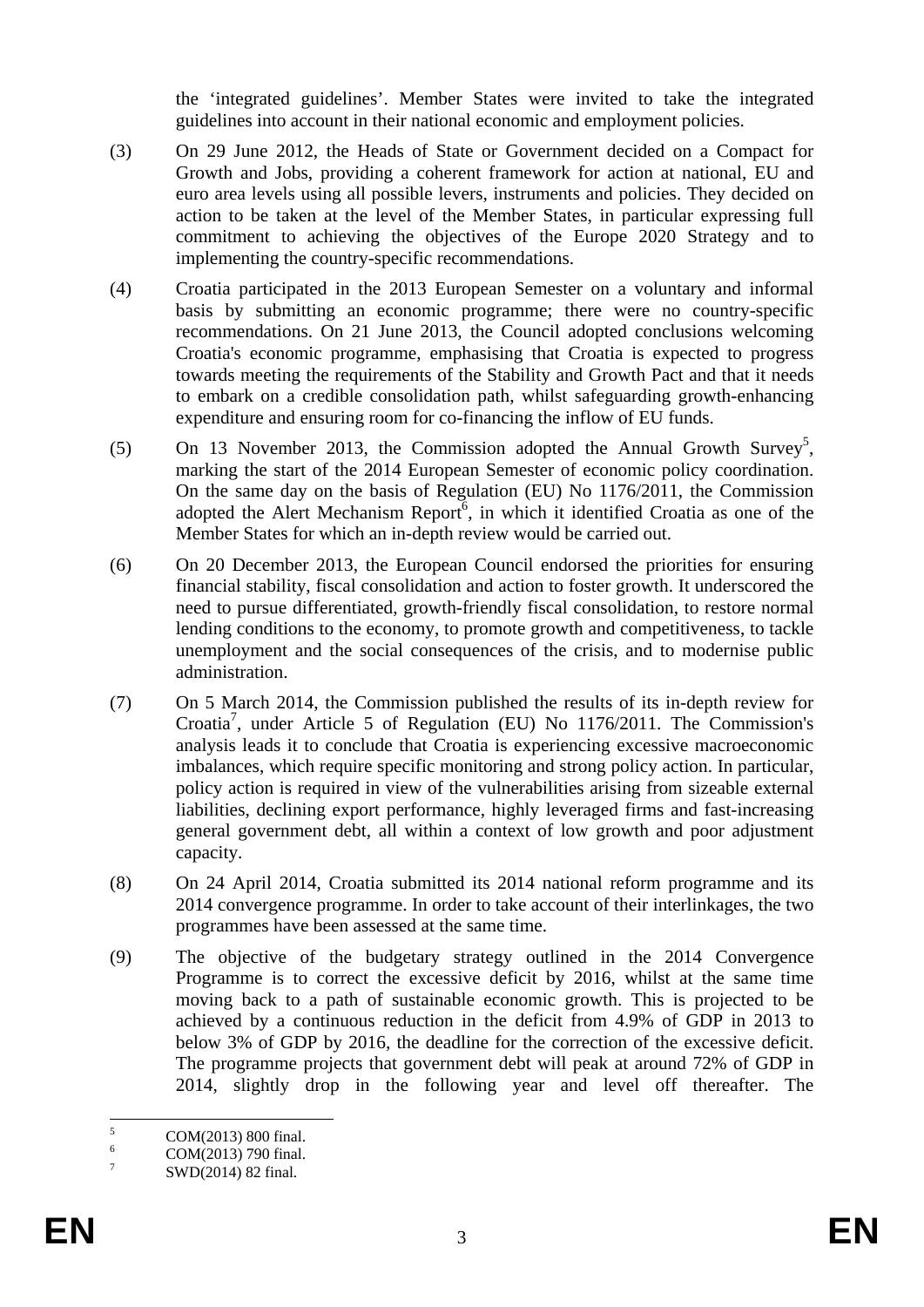macroeconomic scenario underpinning the budgetary projections in the programme is optimistic over the entire programme period. According to the programme scenario, GDP would stagnate in 2014, whilst moderate growth of 1.2% is projected in 2015; against a decline of 0.6% and growth of 0.7%, respectively, in the Commission 2014 Spring Forecast. The programme's budgetary forecast figures deviate from the standards of the European System of National and Regional Accounts (ESA), giving rise to inconsistency with past data and the macroeconomic scenario and hindering an appropriate comparison with the Commission 2014 spring forecast. Moreover, the programme does not provide a sufficient level of detail on the consolidation measures for 2015 and 2016, in particular on the expenditure side. According to the Commission 2014 spring forecast, the headline balance is expected to reach 3.8% and 3.1% of GDP in 2014 and 2015. After the necessary adjustment to make these projections comparable to the targets set in the context of the Excessive Deficit Procedure (i.e. excluding the impact of the transfer of second pillar pension assets) the Commission projection for the deficit in 2014 would be 4.6% of GDP and 3.8% in 2015. As the Convergence Programme constitutes the first report on the action taken by the authorities following the opening of the Excessive Deficit Procedure on 28 January 2014, the Commission assessed the action taken by Croatia in a Communication published on 2 June 2014. In particular, the headline target is projected to be met in 2014, while the deficit is expected to be somewhat above target in 2015. The improvement in the structural government balance falls marginally short of what is required both in 2014 and 2015. Finally, while the change in the adjusted structural balance is below the recommended effort, the effort measured by the underlying amount of discretionary measures is estimated to be delivered both in 2014 and 2015. In order to reduce the negative impact on growth and enhance the sustainability of the consolidation, greater attention to the quality of the measures and a transition to expenditure based measures are warranted. Based on its assessment of the programme and the Commission forecast, pursuant to Council Regulation (EC) No 1466/97, the Council is of the opinion that, while Croatia has taken effective action by 30 April 2014 to correct its excessive deficit as recommended, additional efforts are needed in order to comply with the recommendation under the Excessive Deficit Procedure to correct the excessive deficit by 2016 and ensure the credibility of the correction.

- (10) Budgetary consolidation measures should be geared towards enhancing the quality of public finances, with a view to achieving efficiencies notably in wage, social security and subsidy outlays and to providing sufficient fiscal space for prioritising growthenhancing expenditure and investments, including in projects funded by the Union. Croatia has implemented significant reforms in its fiscal framework in recent years. However, weaknesses remain in relation to budgetary planning, effective control over expenditure and consistent application of budgetary constraints, which negatively impact on fiscal policy-making. Although recently changed, the design of the fiscal rules should be further improved. Notably, the effectiveness of the fiscal framework is undermined by the absence of preventive mechanisms and weak compliance with the debt rule, and an ambiguous formulation of the structural balanced-budget rule. While the establishment of the Fiscal Policy Commission is welcome, additional measures are deemed necessary to strengthen its position in the budget planning and monitoring, most notably its independence from all budgetary authorities.
- (11) Croatia faces the challenge of pursuing fiscal consolidation without harming competitiveness and prospects of economic recovery. Against such background, the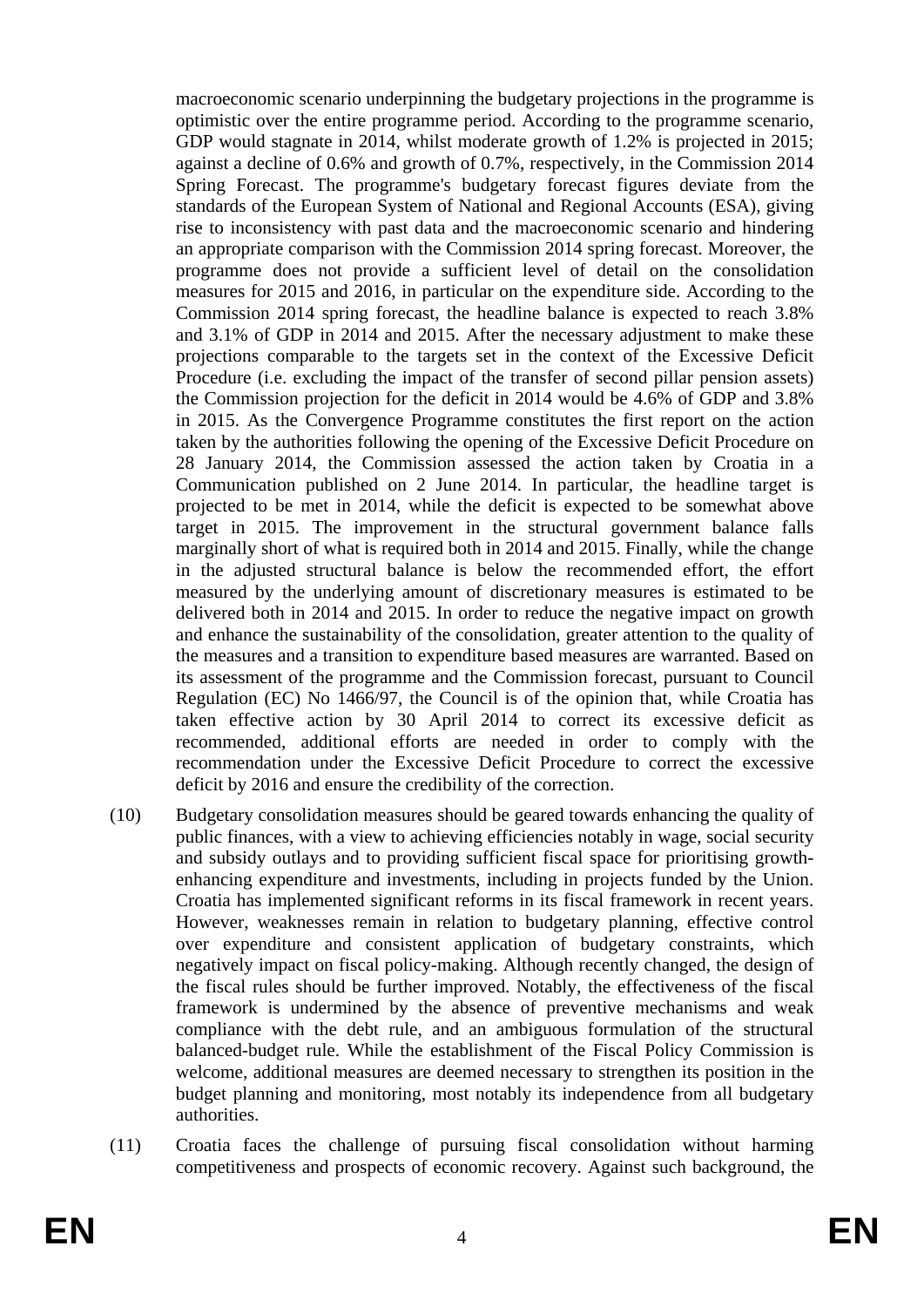revenue side of public finances is constrained by a narrow definition of the bases for taxes that offer a stable tax yield and have little distortionary impact on growth. In this context, the national reform programme announces a plan to introduce a recurrent property tax in 2016 but its operational design, including that of the tax base, is yet to be specified. Croatia is also determined to take measures to improve tax compliance by reducing the grey economy. Steps have been taken on this front. The gradual introduction of fiscal cash registries has increased tax receipts by enhanced oversight of transactions. The reorganisation of the tax administration is expected to improve the efficiency and effectiveness of tax collection while lowering compliance burdens for taxpayers. However, in light of fiscal consolidation needs, and also taking into account data pointing to significant amounts of uncollected taxes, there seems to be scope to increase further the efficiency of tax collection and continued efforts are needed to improve tax compliance by providing more e-services to taxpayers.

- (12) Croatia has taken measures with a view to improving the sustainability and adequacy of pensions: since November 2010, the statutory retirement age, the early retirement age and the qualifying period for women have been gradually increased and are set to be fully harmonised by 2030. The amendments to the Pension Insurance Act adopted in December 2013 raise the statutory retirement age from 65 to 67 and the early retirement age from 60 to 62. However, this increase will become effectiveonly as of 2031, which is insufficiently ambitious taking account of demographic trends. Despite reforms implemented over recent years, various possibilities for early retirement still exist. Considering the extent of exemptions, the penalties for early retirement and the late retirement bonus create little incentive to work to the statutory retirement age, impacting negatively on labour supply and the sustainability of the pension system. The Act on the Single Forensic Expertise Body was adopted in 2013 to help limit the inflow of disability pensioners and reduce fraud by unifying disability assessments. Together with increased inspections, this addresses a definite need but the effect on expenditure will depend on how measures are implemented and the extent to which decisions are enforced. Pensions under special schemes that were above a certain threshold were cut by 10%, albeit on a temporary basis, while their indexation has been tied to a GDP trigger. Despite recent attempts to curb expenditure and increase transparency, the pace and extent of convergence of pensions under special schemes towards general rules are slow and overall progress is still limited.
- (13) The health sector achieves reasonably good health outcomes and, with some regional variation, services are accessible, but the system contributes significantly to pressure on the public finances. The authorities identified remediable inefficiencies in the hospital network. The master plan presented in March 2014 for the reorganisation of hospital care provides for measures that would improve cost-effectiveness, such as rationalisation of the hospital network, reduced average lengths of hospital stays, a better allocation of hospital beds, including for long-term care, and further changes in hospital financing. Strong monitoring and implementation capacities in both hospitals and central government should be ensured to put the plan into practice. Long-term care is characterised by dispersed services between the health and the social welfare systems, low coverage rates and formal care, high costs of provision and long waiting lists.
- (14) Employment and activity rates are amongst the lowest in the EU, and are particularly low for young people and older people. Beyond cyclical developments, these labour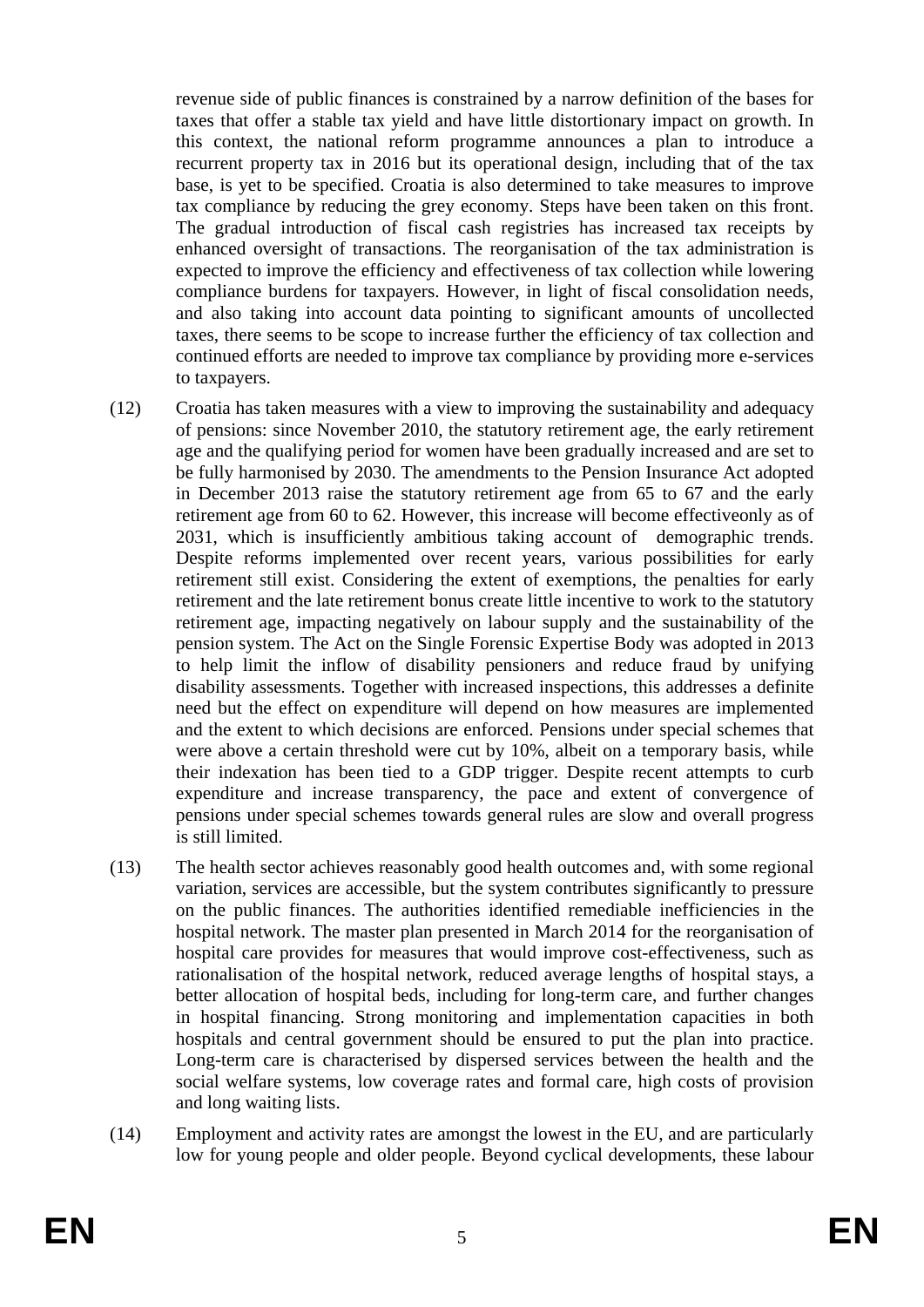market outcomes are partly related to institutional and policy settings. Croatia has embarked on labour market reforms to increase flexibility on the labour market. A first phase of the reform, was completed in 2013, focused on regulation of fixed-term employment contracts. The government adopted a second legislative proposal in January 2014 which provides for reducing dismissal costs by shortening and simplifying procedures and increasing working-time flexibility. In addition, more flexible forms of employment such as part-time contracts would be introduced. These changes would put Croatia broadly on a par with its peers, as far as the employment protection index is concerned. Although these reforms are expected to have a positive effect on overall employment, they also entail an increased risk of labour market segmentation, including the development of fixed-term contracts. Meanwhile, no changes are foreseen to the wage-setting institutions despite Croatia's particular combination of relatively high average wages and very low employment. Despite further rising unemployment, spending and coverage of active labour market policy measures to enable improved access to, and longer stay in, the labour market are still below average, especially as regards young people, long-term unemployed and older workers. The administrative capacity of the Croatian public employment service is under severe pressure, including at regional level. An overall system to monitor and evaluate developments on the labour market and labour market needs including skills forecasting does not exist nor is there a regular evaluation of active labour market policy measures. There is high proportion of undeclared paid activity.

- (15) The situation on the labour market is of particular concern for young people as their unemployment increased drastically and reached almost 50% in 2013, while the proportion of young people not in education, employment or training keeps increasing. Important challenges include outreach to non-registered youth and mobilisation of the private sector to offer more apprenticeships, in line with the objectives of a youth guarantee. Croatia also faces serious challenges in education as regards labour-market relevance and quality of provision across all educational sectors. Work-based learning and career guidance across secondary and tertiary education are lacking while employers' engagement with vocational education and training, and secondary and tertiary education is low. Employment rates among recent graduates are significantly lower than in the rest of the EU. The outdated vocational education and training system is undergoing a reform in the form of piloting new school curricula. The implementation of the Croatian Qualifications Framework and the Strategy on Education, Science and Technology is pending but should improve educational outcomes and align them with labour market needs.
- (16) High unemployment and low labour market participation have led to a deterioration of the social situation in Croatia. The proportion of persons at risk of poverty and social exclusion has increased in recent years and is significantly above the EU average. The design of the social benefit system makes it possible for recipients to accumulate overlapping cash transfers. When recipients move into work, they lose the benefit of some of these social transfers, thereby creating disincentives for them to enter the labour market. There is scope to make the social protection system more efficient and transparent: currently, the allocation of income support schemes and benefits is scattered across many institutions and levels of government, with inconsistent application of criteria and overlaps. The 2013 Social Welfare Act introduced stricter means-testing and merged four of more than 70 benefits at national level, including some targeting specific groups, into the General Minimum Income. A national 'one-stop shop', through which all national level cash benefits will be administered, is being implemented gradually until 2016. However,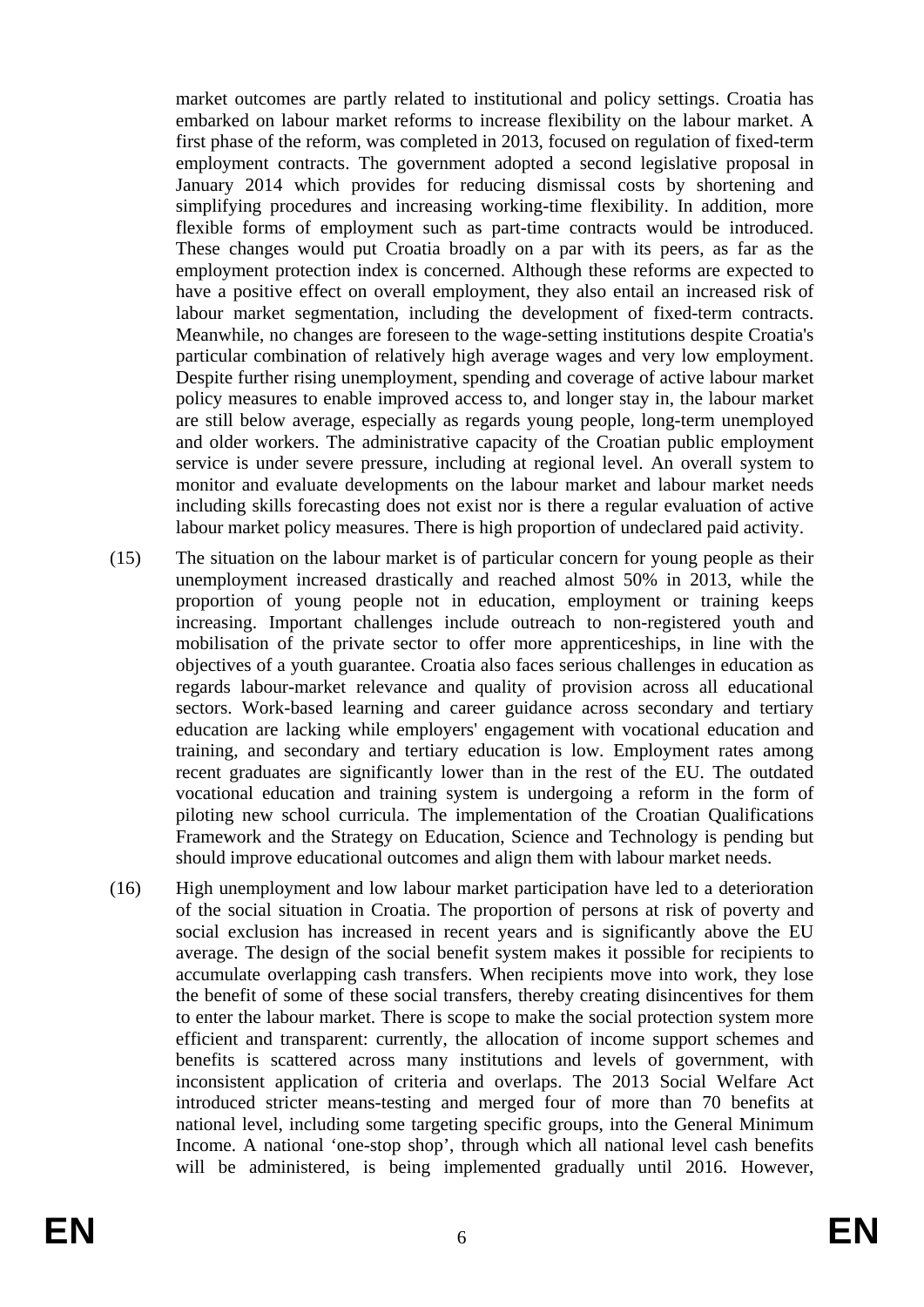systematic monitoring and evaluation will be difficult as the income support schemes and programmes at local and regional levels and the various non-means tested cash benefits targeting specific categories of the population, have not been integrated. Despite several legislative reforms since 2011, the design of the social benefit systems failed to effectively target, people most in need.

- (17) The current regulatory framework for doing business in Croatia imposes a high burden on businesses, including lack of legal certainty, untransparent decisionmaking in particular at local level, and numerous para-fiscal charges. Moreover, high fragmentation of public administration responsibilities at regional and local level and a complex split of competencies between ministries and agencies at central level complicate business decisions and lengthen administrative procedures. A structured approach has been put in place at central government level to identify obstacles for business; however, a consistent methodology for measuring administrative burden is not applied, which decreases the effectiveness of measures already taken. The existing one-stop shop for businesses covers limited functionalities only. There is a need to rationalise and improve control over public subsidies and guarantees; a central register of supported companies and individuals would represent a first step in this area. Croatia has initiated reforms of the public administration to strengthen its administrative capacities and to improve the client-orientation of public services for citizens and businesses. However, the quality of public governance remains low, with weak coordination across different levels of government and little or overformalistic use of evidence-based policy-making and assessment. The adoption of the public administration reform strategy is a step in the right direction; the strategy should be thoroughly implemented at all levels of government. The experience of the implementation of the pre-accession funds points to deficiencies in terms of strategic planning and institutional capacity and weaknesses in project elaboration and follow-up.
- (18) State-owned or state-controlled companies are negatively affected by weak governance while the implementation of the new strategy for the management of public assets and enterprises has encountered delays. Currently, there is no competitive selection procedure for supervisory board members and management, and appointments are not published. While measures have been taken to improve the anti-corruption framework, more efforts are required in the prevention of corruption, at all layers of government. The key elements currently missing in the anti-corruption framework include effective verification mechanisms for conflict of interest and asset disclosure of public officials, as well as specific safeguards for state-owned and state-controlled enterprises. The verification powers of the Commission for the Resolution of Conflict of Interest rely on the competences and pro-activeness of other authorities. Despite the progress made to increase transparency of public procurement procedures, risk assessment tools are not being systematically used and vulnerable sectors appear to be insufficiently prioritised. The oversight over the effective implementation of public procurement rules needs to be reinforced, also in view of the allocation of EU funds in the coming years.
- (19) The wide-spread application of the pre-bankruptcy procedure in 2013 met with some success in addressing debt-servicing problems faced by companies in the context of complex, expensive and lengthy bankruptcy procedures. However, there is scope to considerably strengthen the instrument by addressing various shortcomings, such as insufficient clarification of the role of the state in the process, strengthening the role of commercial courts in validating claims and sound restructuring plans, extending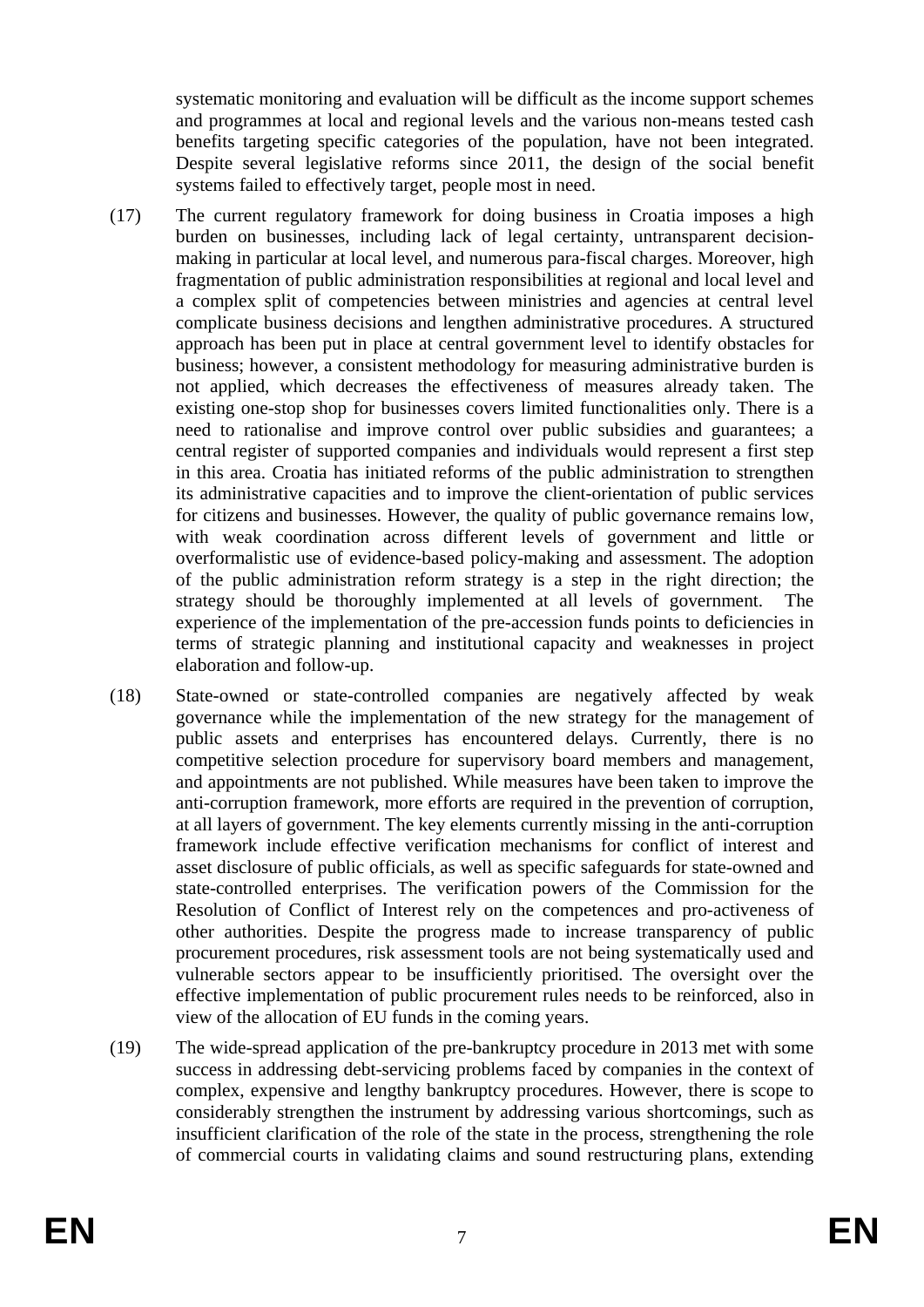the scope of the procedure to allow for effective restructuring before the debtor becomes insolvent, and addressing deficiencies in implementation of the law. Despite a number of reforms to improve the effectiveness of the justice system, judicial proceedings in litigious civil, commercial and administrative cases are unduly long, particularly in first instance. The backlog of cases increased in 2013 and is very high, particularly as regards civil and commercial proceedings. Continued effort to create and enforce the right incentives to resolve proceedings in a timely manner and to promote out-of-court settlements, especially in the case of small claims, is needed to address these issues, as they hamper business activity and reduce Croatia's attractiveness for foreign direct investment.

- (20) The conservative approach adopted by the Croatian National Bank to macroprudential regulation, notably in relation to capital levels, has meant that banks have built up a degree of resilience that has proven to be useful given the challenges they now face from the weak economy. However, with the economy entering its sixth year of recession and increasing non-performing loans, there are risks to banks' asset quality. It is welcome that certain portfolios of the four largest Croatian banks, which are foreign-owned, will be covered by the euro area asset quality review/stress test of the new Single Supervisory Mechanism. Nevertheless, the exercise excludes some materially important portfolios from a Croatian perspective, as portfolios are selected based on their relevance at a banking group level. Furthermore, the exercise does not cover mid-size and smaller banks, which may have lower capital levels and less robust asset quality, and which are potentially important for financial stability. Complementing the Single Supervisory Mechanism exercise by an additional supervisory diagnostic exercise designed specifically for the Croatian financial system (and which would cover significant portfolios of Croatian subsidiaries that are not part of the Single Supervisory Mechanism exercise, as well as key mid-size and smaller banks) would improve the overall understanding of banks' loan classification and the adequacy of their loan loss provisions.
- (21) In the context of the European Semester, the Commission has carried out a comprehensive analysis of Croatia's economic policy. It has assessed the convergence programme and the national reform programme. It has taken into account not only their relevance for sustainable fiscal and socio-economic policy in Croatia but also their compliance with EU rules and guidance, given the need to reinforce the overall economic governance of the European Union by providing EUlevel input into future national decisions. Its recommendations under the European Semester are reflected in recommendations (1) to (8) below.
- (22) In the light of this assessment, the Council has examined Croatia's convergence programme, and its opinion<sup>8</sup> is reflected in particular in recommendation  $(1)$  below.
- (23) In the light of the Commission's in-depth review and this assessment, the Council has examined the national reform programme and the convergence programme. Its recommendations under Article 6 of Regulation (EU) No 1176/2011 are reflected in recommendations (1) to (8) below.

HEREBY RECOMMENDS that Croatia take action within the period 2014-2015 to:

1. Fully implement the budgetary measures adopted for 2014. Reinforce the budgetary strategy, further specifying announced measures for 2015 and 2016, and considering additional permanent, growth-friendly measures in order to ensure a sustainable

 $\frac{1}{8}$ 

Under Article 9(2) of Council Regulation (EC) No 1466/97.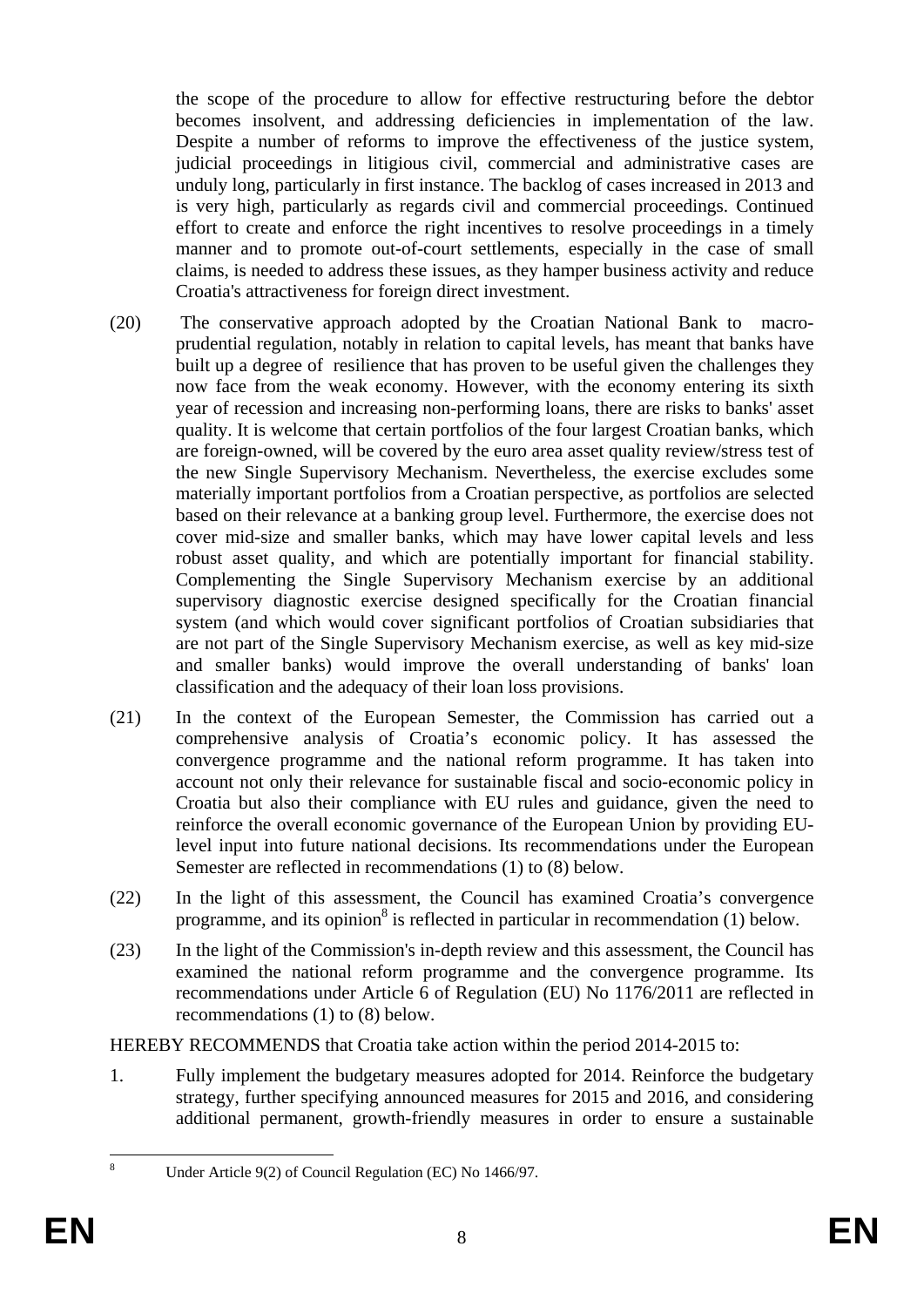correction of the excessive deficit by 2016. At the same time, ensure that the structural adjustment effort as specified in the Council recommendation under the Excessive Deficit Procedure is delivered. Align programme projections with ESA standards and Stability and Growth Pact requirements. Take measures to reinforce control over expenditure. By March 2015, carry out a thorough expenditure review. Reinforce the budgetary planning process, in particular by improving the accuracy of macroeconomic and budgetary forecasts and strengthening the binding nature of the annual and medium-term expenditure ceilings and improve the design of fiscal rules. By October 2014, ground in law the newly established Fiscal Policy Commission, strengthen its independence from all budgetary authorities, broaden its mandate, notably with respect to monitoring of all fiscal rules and the ex-ante and ex-post assessment of forecasts, and ensure adequate resourcing. Building on plans outlined in the national reform programme, present a concrete strategy to reform recurrent property taxation. Initiate a process of reporting and reviewing of tax expenditures. Improve tax compliance, in particular by further enhancing the efficiency of the tax administration; present an action plan to this end by the end of 2014.

- 2. Adopt legislation by March 2015 to accelerate the planned harmonisation of statutory retirement ages of women and men and to advance the planned increase of the statutory retirement age to 67 years. Reduce access to early retirement. Ensure enforcement of tighter disability pensions assessments and controls and accelerate the integration of pensions under special schemes into the general pension system. Strengthen the cost-effectiveness of the healthcare sector, including in hospitals.
- 3. Implement the second phase of the labour law reform, following consultation with the social partners, notably as regards conditions for dismissals and working time, and with a view to preventing further labour market segmentation including for young people, by March 2015. Review the wage-setting system with a view to better aligning productivity developments and wage conditions. Present the conclusions of this review by the end of 2014. Strengthen the effectiveness and reach of active labour market policies by reinforcing the administrative capacities of the public employment services, including at regional level, and by increasing the coverage of the young, long-term unemployed and older workers. Prioritise outreach to nonregistered youth and mobilise the private sector to offer more apprenticeships, in line with the objectives of a youth guarantee. Outline plans, by the end of 2014, to address undeclared work. Implement measures to improve the labour market relevance and quality of education outcomes by modernising the qualification systems, by putting in place quality assurance mechanisms and by improving schoolto-work transitions, notably through strengthening vocational education and workbased learning.
- 4. Review tax and benefits systems by the end of 2014, and present an action plan to improve the reactivation of inactive and unemployed persons. Strengthen the effectiveness and transparency of the social protection system by further consolidating benefits, unifying eligibility criteria and linking data from all relevant levels and government entities in the "one-stop shop". Improve the effectiveness and adequacy of social assistance benefits through their better targeting.
- 5. Take further measures to improve the business environment. Notably, by March 2015 set a target for considerably lowering administrative requirements, including para-fiscal charges. Address the high level of fragmentation and overlapping responsibilities by streamlining administrative processes and by clarifying the decision-making and accountability framework across various levels of government